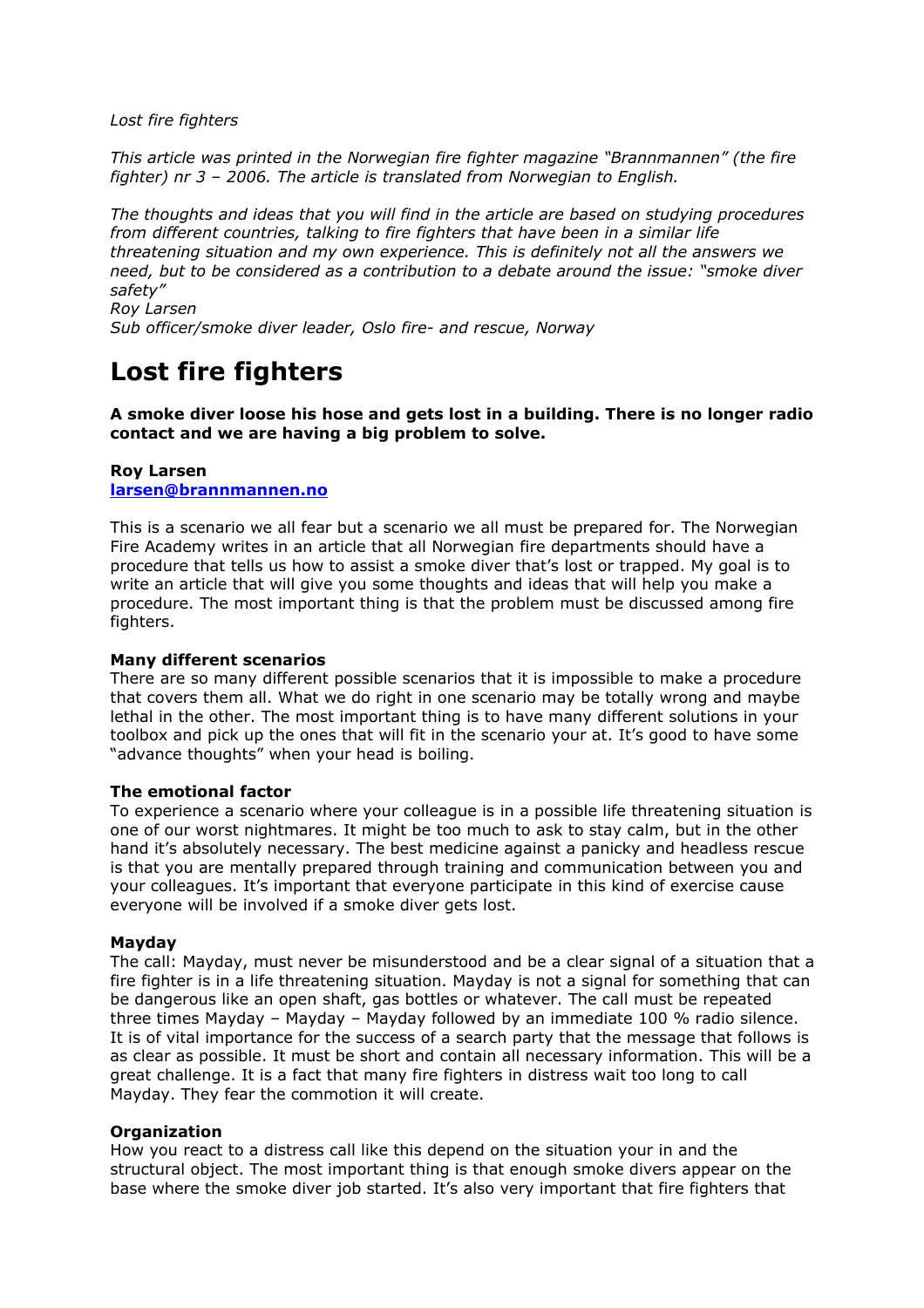are not used for the immediate search and rescue meets at a certain point outside where the officer in charge can organize the whole incident site.

## **The incident site in whole**

Even if a situation like this may be called a "sate of emergency" it's important to not forget to see the incident site in whole. Again depending of what scenario you're in, but the situation for the missing smoke diver may worsen considerably if all fire fighters drop their tools and run to assist. To continue fire fighting in one part of the object might be as important as the direct search. If the fire fighter that's cutting a hole in the roof to let out smoke put down their tools to go for a rescue, we might put our self in a more difficult situation than necessary. To continue cutting that hole might be the one thing that saves your colleagues life. If everyone uncritical drops down their nozzles and tools to search for their colleague we might have a serious problem. This situation demands a strong leadership.

# **Strong leadership**

A strong leadership is necessary in all situations, but in particular in a situation where we have a lost fire fighter. We are pressed for time and the emotional stress extreme and the incident site officer must be able to take a step back and make quick and concise decisions.

### **Evaluations:**

#### *Assistance*

Will it be necessary to request assistance in shape of more fire fighters and/or tools and materiel? Will it be necessary to request assistance from neighboring fire departments in order to get crews that are not that emotional connected with the missing fire fighter?

#### *Doors*

All doors that might lead in to the search area must be opened. We must of cause not forget the fire technical aspect and let air in where it shouldn't, but we have to make sure of that the lost firefighter isn't stopped by a closed door. We must also consider the possibility that the smoke diver have fell down to a lower floor or tried to escape through a higher floor.

#### *Windows*

It may be necessary to evacuate the smoke diver through a window and it's often easier for the smoke diver to find a window than a door.

#### *Light*

The reason why the smoke diver find the window easier is the light and leading light is a well known escape tool. Parallel with the search after the lost smoke diver we can direct light through windows necessary. After you open a door in to the search area you can place a light directing towards the search area.

*PPV*

Positive Pressure Ventilation must be considered .

#### *Thermal Imaging Camera*

There is no other tool that's better suited for this kind of situation than an imaging camera.

# **Radio communication**

An orderly smoke diver radio communication is a challenge in particularly large fires and it's not getting any better if we receive a message of a lost smoke diver. Good radio and human communication is the key to a successful operation. I might not know the situation the lost smoke diver's in and we might not be able to establish contact with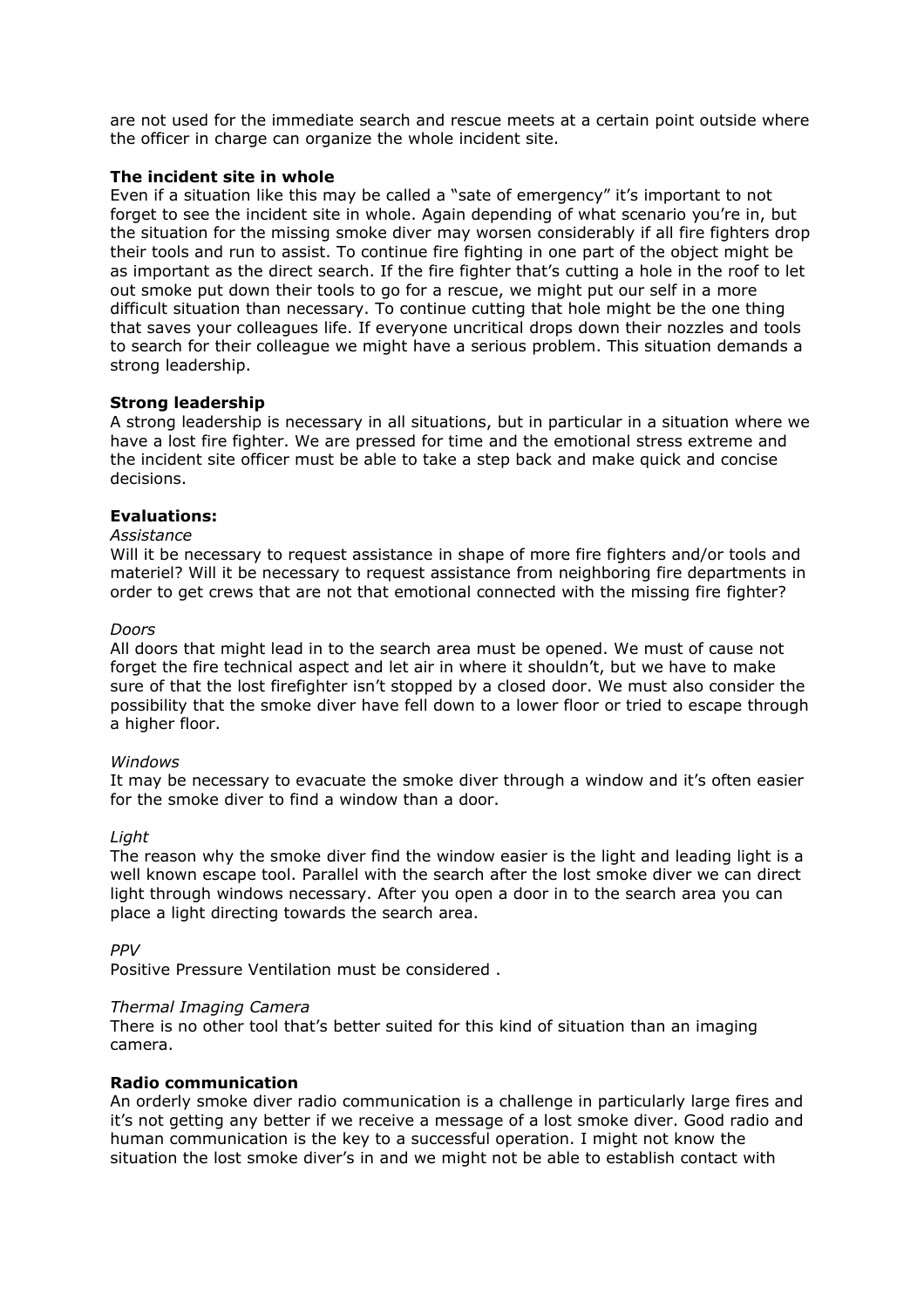him. The smoke diver might just be able to send one single message and with a overloaded radio net the message might not get through.

We must try to make contact with the lost smoke diver, not just to locate him, but it also a great comfort for him to have a calm voice to listen to.

## **To search for a lost smoke diver**

You can ask your self what's the difference between searching for a smoke diver than an ordinary search and rescue. The most important difference is the emotional factor and that might be difficult to prepare for. It's obvious that the smoke diver's leader have valuable information and a key role in this situation. The leader has to decide right away if he should try to assist himself or send someone else. The partner of the lost smoke diver is also a key figure and will play an important part. If the hose still is in the same position as when the smoke diver was reported lost it will be a good guide and start of a rescue operation. It's important not to just use the hose as a transportation-guide with the nozzle as a goal. If the smoke diver has fainted cause to dehydration or something he is likely to be found near the hose. The search team must cover both sides of the hose as they approach. The last place of where the smoke diver was last seen is a good place to start the search. Remember that you are searching for a colleague that have the same education as you and most likely will think the way you do.

The leader of the search team must consider letting the first smoke diver team decide for them self where to search depending of the situation. No one knows better what the situation is like inside then them. The next search team or teams can do a more systematic search.

### **The partner**

If a smoke diver loose his partner he must consider what to. If the lost smoke diver is conscious he will try to find the hose and the partner most consider if it's necessary to pull out, search him self, stay where he is and wait for assistance. He must know that if he pulls out with the hose it will be difficult both for the search team and for his partner that might be looking for the hose. In the other hand the situation might be that it's absolutely necessary to pull out right away and bring the hose to protect the withdrawal.

#### **The lost smoke diver**

Smoke divers that can't find their way out of an object without help must call for help at an early stage. The MAYDAY call must be followed by a 100 % radio silence and the smoke diver or his partner must give an accurate description of the situation their in. The lost smoke diver knows the drill and knows what's to do to help out the search. If the lost smoke diver is conscious an able to move it will help the search if he can move over to a wall. In that way it will be easier for the search team to find him. He must use his light actively to draw attention.

#### **Go or No-Go**

Either we like it or not, there might be situations where we have to stop any life saving operations within an object. Sometimes we have to admit that it's impossible to do a smoke diver effort cause to the conditions. This is an order every leader must be ready to make. Like it or not.

# ---------------

# **Practical solutions**

To physically get a smoke diver out of an object is hard work, but can be made easier if you practice and find the best solution. Using the harness to pull/drag the smoke diver is a start and easier than to carry.

The cylinders will protect the maybe unconscious smoke diver under transportation. The backside is that the smoke diver will be in a position that will close his respiratory passage.